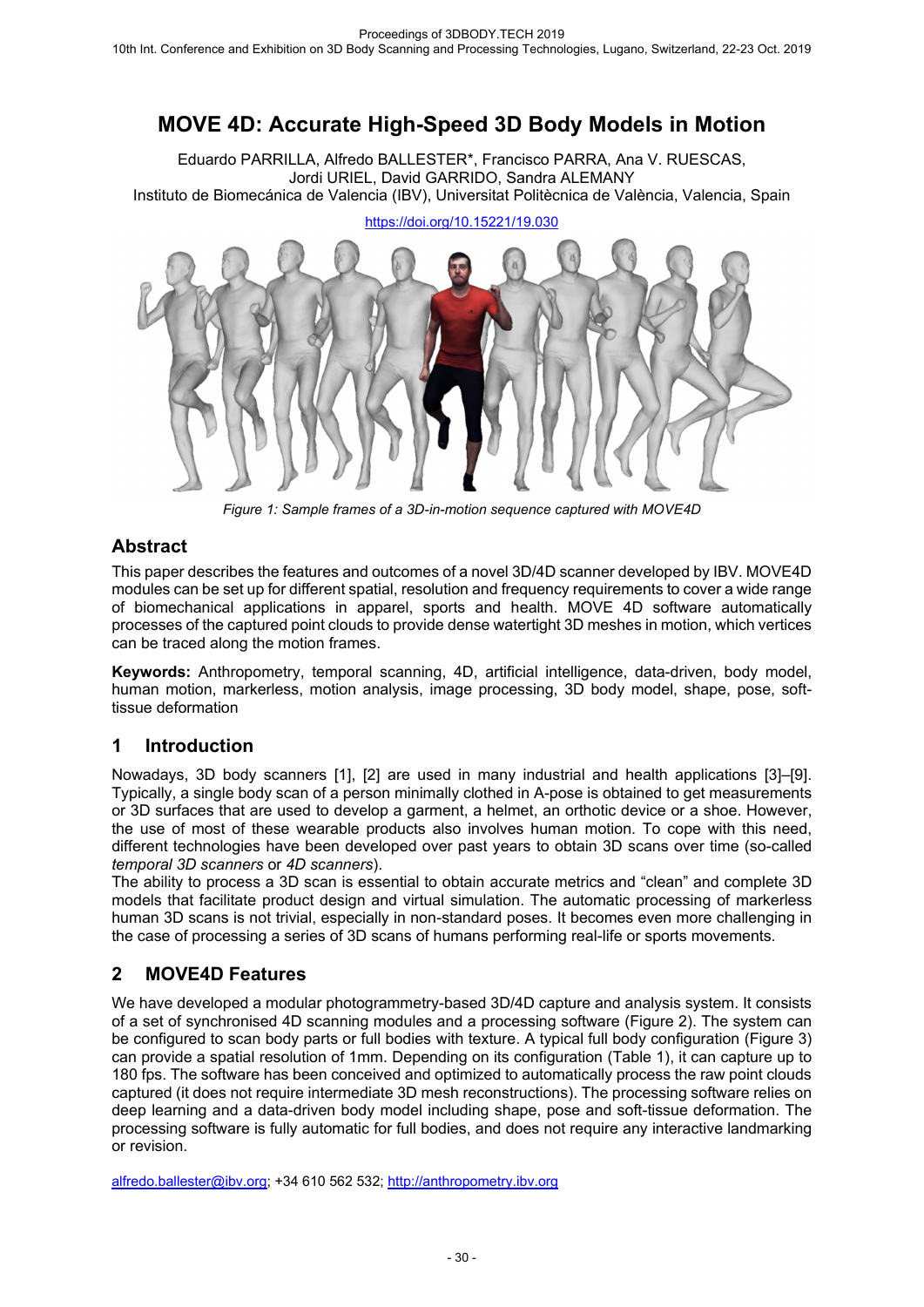

*Figure 2: Detail of MOVE4D module Figure 3: MOVE4D at Human Analysis Lab (HAL)* 

| Optic unit resolution | 1 mm (hires), 2 mm (midres)          |  |
|-----------------------|--------------------------------------|--|
| Capture frequency     | 90-180 fps                           |  |
| Scanning time         | 1 $ms$                               |  |
| Footprint             | 5.5m x 5.5m (12 units configuration) |  |
| External synchro      | Trigger and synchro input/output     |  |
| Capture               | Simultaneous 3D and texture          |  |
| Lighting              | Inbuilt lighting system              |  |

|  |  |  |  | Table 1: Summary of technical specifications |
|--|--|--|--|----------------------------------------------|
|--|--|--|--|----------------------------------------------|

## **3 MOVE4D outcomes**

For full bodies, as 3D outcome, it provides one noise- and artefact-free watertight dense mesh (99K tri faces) per frame (figure 1). The 3D meshes of one sequence can be provided with point-to-point correspondence (50K landmarks) and can also be rigged (23-joint skeleton). This type of outcome can be suitable to seamlessly interface 3D digital applications such as CAD, simulation, AR/VR, videogames, cinema, etc. In addition to 3D outcomes, the processing software can also automatically extract a set of body measurements at single 3D frames in standard poses. Other metrics such as non-standard measurements and joint angles can also be obtained and tracked along the motion sequence captured. These features can facilitate the use of 3D/4D body scans in biomechanical analyses in sports applications and health-related assessments. MOVE4D is ready to be easily synchronized with other laboratory equipment by means of synchro signal.

## **4 Further works**

MOVE 4D modules and software have been firstly installed into the new Human Analysis Lab (HAL) at IBV facilities (Valencia, Spain). It is expected that HAL will be open for companies and researchers before the end of 2019 (Figure 3). The first study to take place in HAL is the Phase 2 of the Comparative Analysis of Measurement Methods of 3D Body Scanning entitled 'Past, present and future of 3D body scanning' (14<sup>th</sup> to 18<sup>th</sup> October 2019). This study is coordinated by IEEE Industry Connections – 3D<br>Body Processing (IC-3DBP) working group (https://standards.jeee.org/industry-Body Processing (IC-3DBP) working group (https://standards.ieee.org/industryconnections/3d/bodyprocessing.html). Data gathered in this study will be used to compare different body measuring technologies, namely traditional anthropometric methods, 3D scanners and smartphone apps available in the market.

## **5 Acknowledgements**

The R&D work leading to the development of the MOVE4D modules, the processing software, its implementation and its preliminary testing has been supported by IVACE19 3DBODY DYNAMICS project (IMDEEA/2019/69, Instituto Valenciano de Competitividad Empresarial, co-funded by ERDF Funds, EU Operational Programme for Valencia Region 2014-2020) and by BODYPASS project (funded by European Union's Horizon 2020 research and innovation programme under grant agreement No 779780).